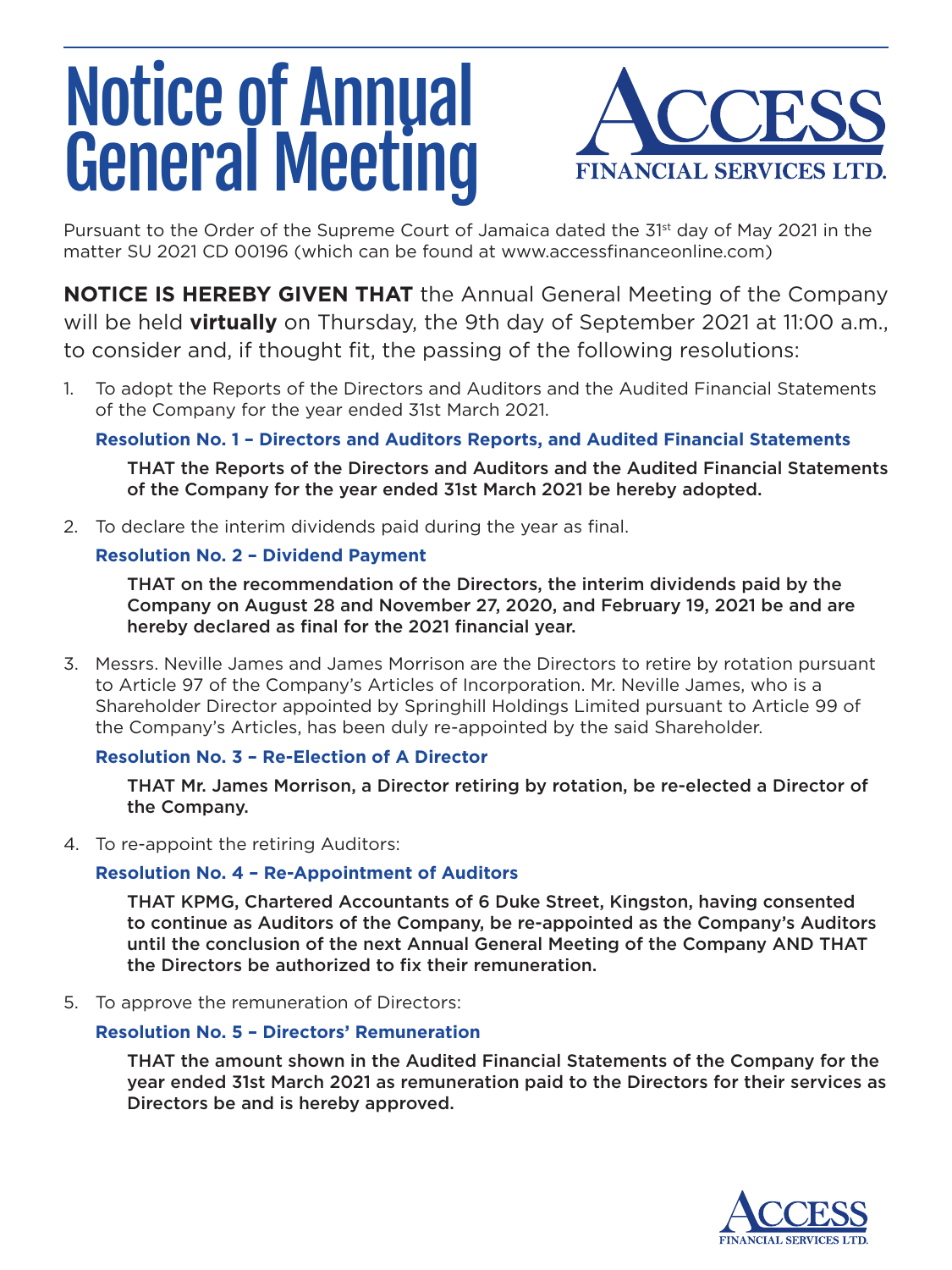Notice of Annual General Meeting (continued)

# **SPECIAL BUSINESS**

6. To amend the Articles of Incorporation by special resolution. To consider and, if thought fit, pass the following special resolution:

## **Resolution No. 6 – Amendments to Articles of Incorporation**

THAT the Articles of Incorporation of the Company be and are hereby amended by:

- (i) inserting new definition in Article 1 after "Electronic";
- (ii) amending Articles 6A, 54 and 79; and
- (iii) adding new Articles 53A and 54A

to provide as follows: -

#### **INSERTIONS**

"Electronic Means" shall include but not limited to technology utilized by facsimile machines, scanning devices, e-mail or mail sent using computer or other similar automated or photographic devices, webcasting, teleconferencing, videoconferencing, live stream or broadcast or a combination of these.

53A. (1) Subject to the approval of a simple majority of the Directors and is so far as permitted by law, the Company may in lieu of holding a physical meeting, convene and hold a meeting of its members as a:

- (a) hybrid meeting; or
- (b) virtual meeting,

and a hybrid meeting or virtual meeting shall be identified as such in the notice convening such meeting.

- (2) For the purpose hereof:
	- (a) a "hybrid meeting" means a meeting held at one or more physical venue or venues using any technology that gives members and Directors, as a whole (including members and Directors not physically in attendance at any of the venues) a reasonable opportunity to attend the meeting by Electronic Means; and
	- (b) a "virtual meeting" means a meeting held primarily by Electronic Means or as define by the Board from time to time which gives members and Directors, a reasonable opportunity to attend the meeting by Electronic Means.
	- (c) a "physical meeting" means a meeting held at a physical venue with the members and Directors attending such meeting face to face.

(3) Notwithstanding anything to the contrary in these Articles, the notice of a virtual meeting need not specify a place as a physical location but shall include an electronic or virtual location or details sufficient to facilitate the attendance by members at an electronic or virtual location and such a meeting shall be recorded as held in Jamaica. The notice of a hybrid meeting shall specify a physical location and an electronic or virtual location.

(4) If the Company holds a hybrid meeting it shall have power to limit the number of persons in attendance at any physical venue to such number as is reasonable in all the circumstances.

(5) Where the Company holds a hybrid meeting or a virtual meeting, the use of Electronic Means for the purpose of enabling members to attend such meetings may

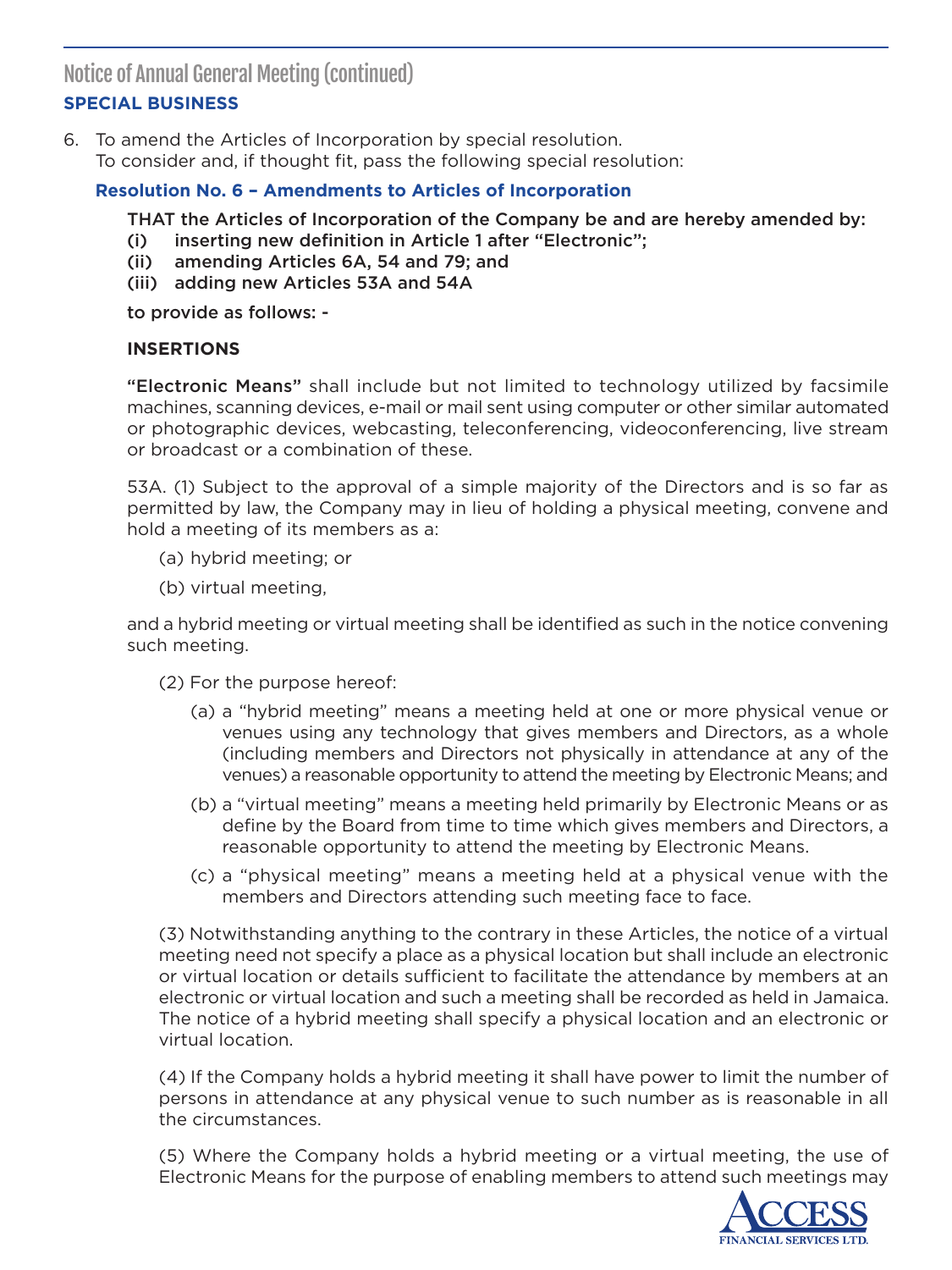be made subject only to such requirements and restrictions as are:

- (a) necessary to ensure the identification of the members of the Company, and the security of the electronic communication; and
- (b) necessary to provide reasonable evidence of the entitlement of any person, who is not a member, to attend such meeting.

(6) A member who attends a hybrid meeting or a virtual meeting by Electronic Means shall vote by proxy only. Notwithstanding anything to the contrary contained in these Articles, a proxy form may be returned to the Company by fax or other Electronic Means and this shall be deemed as deposited for the purpose of Article 73 and valid, provided that the Company is able to identify that the proxy has been duly stamped in accordance with the applicable law.

(7) A member who participates in a general meeting, which is either a hybrid meeting or a virtual meeting, is deemed to be present at the general meeting and shall count to constitute a quorum. Any hybrid meeting or virtual meeting is deemed to have been convened and held in Jamaica and shall be governed by the laws of Jamaica.

(8) Any failure of technology or any failure or inability of a member to attend or remain in a meeting held in accordance with these Articles as a result of a mistake or of events beyond the control of the Company shall not constitute a defect in the calling of such a meeting and shall not invalidate any resolutions passed or proceedings taking place at that meeting provided that a quorum is present at all times.

54. An annual general meeting and a meeting called for the passing of a special resolution shall be called by twenty-one (21) days' notice in writing at the least, and a meeting of the Company other than an annual general meeting or a meeting for the passing of a special resolution shall be called by fourteen (14) days' notice in writing at the least. The notice shall be exclusive of the day on which it is served or deemed to be served and of the day for which it is given, and shall specify the place (whether it is a physical meeting, hybrid meeting or virtual meeting), the day and the hour of the meeting and, in case of special business, the general nature of that business, and shall be given in manner hereinafter mentioned or in such other manner, if any as may be prescribed by the Company in general meeting, to such persons as are, under the regulations of the Company, entitled to receive such notices from the Company;

Provided that a meeting of the Company shall, notwithstanding that it is called by shorter notice than that specified in this regulation, be deemed to have been duly called if it is so agreed –

- (a) in the case of a meeting called as the annual general meeting by all members entitled to attend and vote thereat; and
- (b) in the case of any other meeting, by a majority in number of the members having a right to attend and vote at the meeting, being a majority together holding not less than ninety-five per centum (95%) in nominal value of the shares giving that right.

54A. (1) Without prejudice to Article 54, the Company is permitted to provide their shareholders with notice of a meeting and copies of the notice documents by:

- (a) personal delivery to the member;
- (b) prepaid or registered post to such member at his registered address provided to the Company for the giving of notice to him;